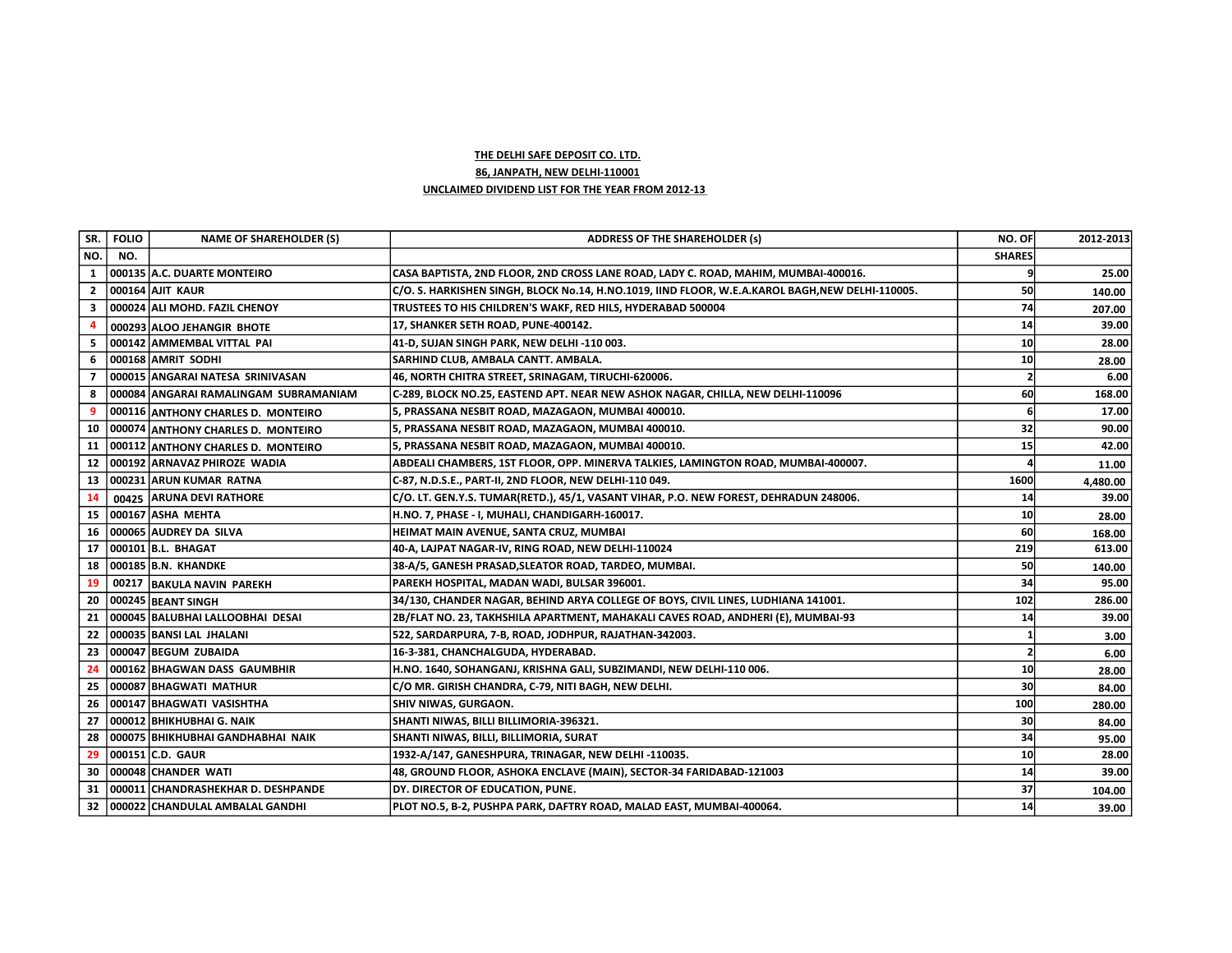| 33 I | 000180 CENTBANK FIN.& CUSTODIAL SERVICE LTD. | CENTRAL BANK-MMO BLDG., 6TH FLOOR,55, M.G. ROAD, FORT, MUMBAI-40023.                 | 1500 | 4,200.00 |
|------|----------------------------------------------|--------------------------------------------------------------------------------------|------|----------|
| 34   | 000324 CHITRA MARKANDEYA                     | A-193, SURAJ MAL VIHAR, NEW DELHI-110092.                                            | 150  | 420.00   |
| 35   | 000090 DAYA WANTI GROVER                     | C/O MR. RAM LAL GROVER, CENTRAL BANK OF INDIA, PARLIAMENT STREET, NEW DELHI-110001.  | 10   | 28.00    |
| 36   | 000382 DEEPIKA VIRA                          | H.NO.19, ANAND LOK, GROUND FLOOR, RARE PORTION, NEW DELHI-110049.                    | 500  | 1,400.00 |
| 37   | 000195 DHUNBAI SAVAKHA THANEWALLA            | C/O MR. P.S. PASTAKIA, 184, MODI STREET, FORT, MUMBAI 400001.                        | 30   | 84.00    |
| 38   | 000488 DHRUV VIRA                            | H.NO. 19, ANAND LOK, GROUND FLOOR, RARE PORTION NEW DELHI-110 049                    | 2000 | 5,600.00 |
| 39   | 000204 DNYANSHWAR NAMDEO KHANDKE             | C/O R.G. KHANDKE,H/2, POPULAR HEIGHTS NO.4, 301, KOREGAON PARK, PUNE-411001.         | 150  | 420.00   |
| 40   | 000187   DR. (MRS.) ANNE LEONILDA SALDANHA   | C/O GRINDLAYS BANK, 270, D.N. ROAD, POST BOX NO.48, MUMBAI-400001.                   | 58   | 162.00   |
| 41   | 000216 ELA BHAR                              | 13, ASHWINI DUTT ROAD, KOLKATA 700017.                                               | 50   | 140.00   |
| 42   | 000148 FAQUIR CHAND                          | M/S. KUMAR WOOL SHOP, 4772/15, MAIN BAZAR, PAHAR GANJ, NEW DELHI-110 055.            | 10   | 28.00    |
| 43   | 000114 FREDDERICK MONTEIRO                   | C/O. DR. A.C.D. MONTEIRO, 5, PRASANNA NESBIT ROAD, MAZAGOAN, MUMBAI-400010           | 10   | 28.00    |
| 44   | 000118 FREDDERICK MONTEIRO                   | C/O. DR. A.C.D. MONTEIRO, 5, PRASANNA NESBIT ROAD, MAZAGOAN, MUMBAI-400010           | 6    | 17.00    |
| 45   | 000066 G. SUSAINATHAN                        | 32, HILLS ROAD, EGMORA, CHENNAI                                                      |      | 20.00    |
| 46   | 000044 GAJANAN L. KHANDKE                    | POPULAR HEIGHT-4, FLAT NO H-1, H-2, PLOT NO. 301, KOREGAON PARK, PUNE-411001.        | 75   | 210.00   |
| 47   | 000019 GAJANAN R. CHAVAN                     | "SUKHNIWAS",MOHMADWADI, NAVAPURA, BARODA.                                            | 31   | 87.00    |
| 48   | 00389 GURPREET SINGH LUTHRA                  | A-3-26, JANAKPURI, NEW DELHI-110058.                                                 | 75   | 210.00   |
| 49   | 000288 H.S. BAHL                             | D-1, DDA, FLATS, BHIM NAGRI, NEW DELHI - 110 016.                                    | 250  | 700.00   |
| 50   | 000099 HANS RAJ CHAWLA                       | CHAWLA HOUSE, CIRCUS GROUND CHOTI LANE, MODEL TOWN, YAMUNA NAGAR-135001              | 10   | 28.00    |
| 51   | 000008 HIRIJI RUSTOMJI CHAINA                | F-18, CUSROW BAUG, CAUSEWAY COLABA FORT, MUMBAI-400001.                              | 30   | 84.00    |
| 52   | 000179 IRENE JOYCE ROSARIO                   | 7, MANJU MANSION, 54, WOODHOUSE, COLABA, MUMBAI-400005.                              | 31   | 87.00    |
| 53   | 000054 J.P. SETHNA                           | 51, MALL ROAD, KAMPTEE, DISTT. NAGPUR, NAGPUR-441001.                                | 74   | 207.00   |
| 54   | 000463 JAG MOHAN SINDHWANI                   | H-702, BPTP PARK LIFE, SECTOR-57, GURGAON 122003.                                    | 70   | 196.00   |
| 55   | 000098 JAGDISH CHANDAR BHATIA                | I-D-97/98, LAJPAT NAGAR, NEW DELHI-110024.                                           | 20   | 56.00    |
| 56   | 000039 JAI GOPAL KAPOOR                      | K-18/19, KRISHNA NAGAR, NEW DELHI-110051.                                            | 14   | 39.00    |
| 57   | 000213 JAGDISH NATVARLAL SHAH                | R.N. ANAND NAGAR COOP. HOUSING SOCIETY LTD., A-2, FLAT NO.303,                       |      | 14.00    |
| 58   | 000017 JATINDER NATH ROY                     | 378, PURVASITHI ROAD, MADHUGARH, KOLKATA-700030.                                     | 24   | 67.00    |
| 59   | 000221 JAYANTI DEVI SHARMA                   | C/O DR. E.B. MISRA, 2, DOCTOR'S LANE, NEW DELHI.                                     | 200  | 560.00   |
| 60   | 000026 JOSE DOMNIGOS C. MONTEIRO             | RUA CRUSADOR S. RAFAEL, FOUNTAINHAS, PANJIM GOA 403001                               | 44   | 123.00   |
| 61   | 000323 K. SUBRAMANIAM                        | H.NO.-94, DUPLEX-II, SEC-62, RAJAT VIHAR, NOIDA 201309.                              | 150  | 420.00   |
| 62   | 000033 K. DEVA RAO                           | RESERVE BANK OF INDIA, DEPTT. OF BANKING CORPN., MUMBAI.                             | 37   | 104.00   |
| 63   | 000032 K. RATNA BAI                          | C/O MR. K. DEVA RAO, RESERVE BANK OF INDIA, DEPTT., OF BANKING CORPN, MUMBAI 400001. | 37   | 104.00   |
| 64   | 000210 KALAVATI BHOGILAL PATEL               | VACHALI POLE, WADI, BARODA.                                                          | 14   | 39.00    |
| 65   | 000124 KAMALAMMA                             | NO.466, I-BLOCK WCR, III, STAGE, BASWASHWARNAGAR, BANGALORE-560079                   | 100  | 280.00   |
| 66   | 000172 KAMLA JAISWAL                         | SANT THEATRE, JALANDHAR-144008. (PUNJAB).                                            |      | 3.00     |
| 67   | 000144 KANCHANBEN H. SONI                    | VANSHIVAT, JALWAN BAPPA ROAD, Opp. TELEPHONE EXCHANGE, BULSAR-396001.                | 241  | 675.00   |
| 68   | 000206 KANWAR PAL SINGH PRUTHI               | 14-B/4, NORTH EXTENSION AREA NEW DELHI-110060.                                       | 150  | 420.00   |
| 69   | 000270 KUMARI K. SABITHA                     | 81, BASAPPA LAYOUT, GAVIPURAM EXTN, BANGALORE560019.                                 | 55   | 154.00   |
| 70   | 000031 KEDAR NATH SHUKLA                     | C/O MR. R.C. SHUKLA, ASST. AGENT, ALLAHABAD BANK, CITY OFFICE ALLAHABAD.             |      | 17.00    |
| 71   | 000016 LAKSHMAN PRASAD JOSHI                 | CHIPATTI BARTER, ETAWAH (U.P.)                                                       | 14   | 39.00    |
| 72   | 000181 LAXMI AGATE                           | NO. 7, SANT NYNESHWAR, SANT NAGAR SOCIETY, PUNE-411009.                              | 20   | 56.00    |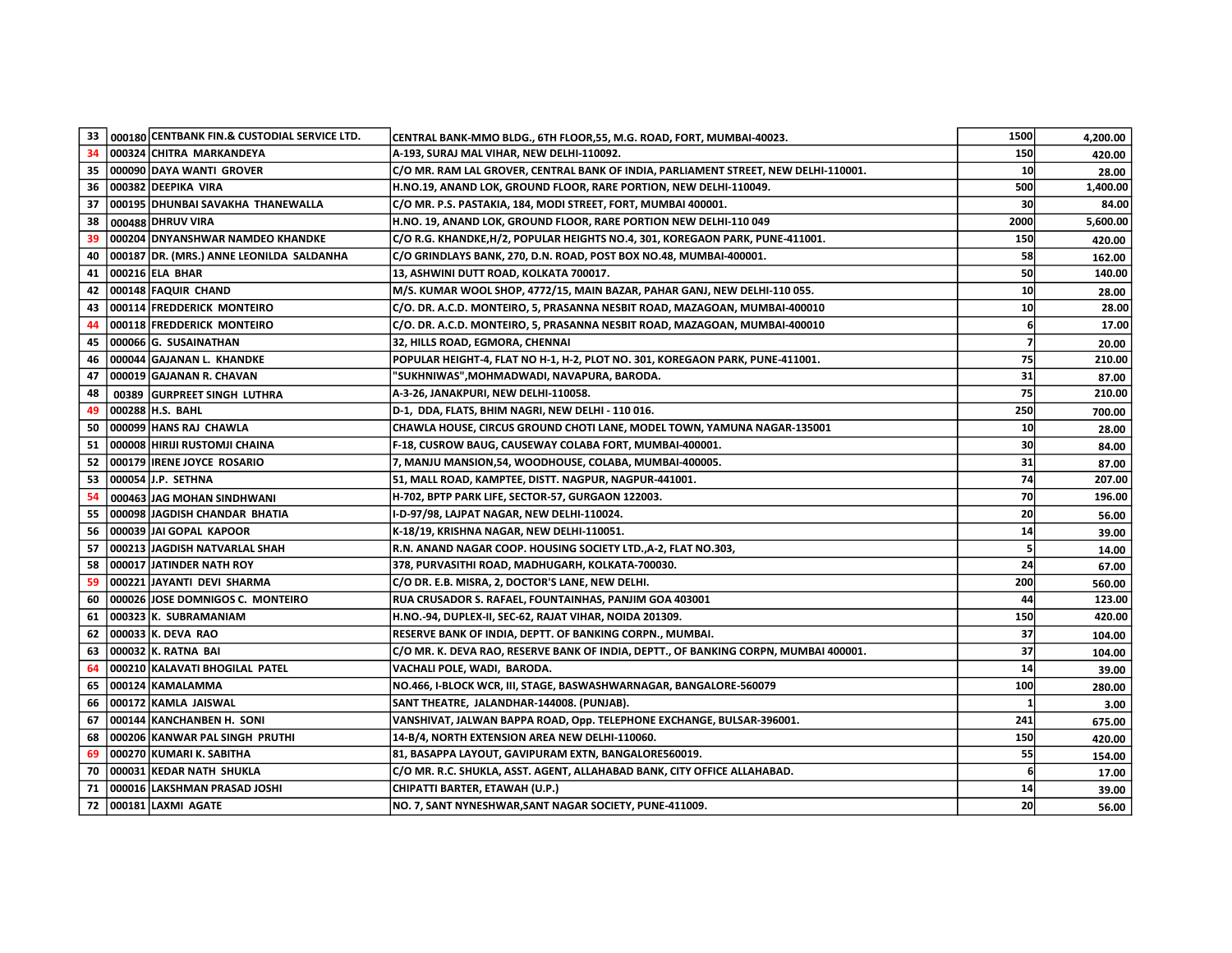|                  |        | 73 000046 LAXMI BAI                       | KHOLWAD TALUKA KUNJ, DISTT. SURAT GUJRAT.                                                       | 30  | 84.00  |
|------------------|--------|-------------------------------------------|-------------------------------------------------------------------------------------------------|-----|--------|
| 74               |        | 000037 LAXMIBAI P. BHAGWAT                | KARTIK CHAWK, GODA UJJAIN                                                                       |     | 6.00   |
|                  |        | 75   000224   MADANLAL BANWARILAL AGARWAL | C/O K.C.GUPTA, ROOM NO.51, 5TH FLOOR, DHARAM PREM BLD., NEHRU RD., VILLE PARLE(E), MUMBAI.      |     | 6.00   |
| 76               |        | 000055 MADHUKAR NARAYAN MORGAONKAR        | 95, SHUKERWAR PETH, MAYURESHWR, CO-OP. HOUSING. SOCEITY, PUNE-411002                            | 54  | 151.00 |
| 77               |        | 000021 MAHABIR PRASAD GUPTA               | C/O S. RAGHUNATH PRASAD, P.O. DHAMPUR, BIJOR (U.P.)                                             |     | 3.00   |
| 78               |        | 000034 MANEK B. SAHAIR                    | PLOT NO. 650, KARNI BLDG, PALAM KOTA, PARSI COLONY, DADAR, MUMBAI 400014                        | 60  | 168.00 |
| 79               | 000207 | MANI MANEK SAHIAR                         | 650, FIRDOSHI ROAD, PARSI COLONY, DADAR, MUMBAI-400014.                                         | 27  | 76.00  |
| 80               |        | 000194 MANI RATAN PATEL                   | R-3, CURSOW BAUG, BHAGAT SINGH ROAD, MUMBAI-400039.                                             | 48  | 134.00 |
| 81               |        | 000082 MANOHAR LAL SETHI                  | CONSULTANT, THERATRONICS INTERNATIONAL LTD., CANADA, D-10, KIRTI NAGAR, NEW DELHI-110015.       | 20  | 56.00  |
| 82               |        | 000115 MARIE MASCERANHAS MONTEIRO         | 5, PRASANNA NESBIT ROAD, MAZAGAON, MUMBAI-400010                                                |     | 17.00  |
| 83               |        | 000025 MICHAEIL LEOPOLD MASCASRENHAS      | 16-A MARIAN VILLA, MATHARPACAD, MAZAGAON, MUMBAI-400010.                                        | 99  | 277.00 |
| 84               |        | 000113 MYRA DUARTE MONTEIRO               | C/O. DR. A.C.D. MONTEIRO, 5, PRASANNA NESBIT ROAD, MAZAGAON, MUMBAI.                            | 10  | 28.00  |
| 85               |        | 000023 NAGARJI MAKANJI MISTRY             | VAPI TALUKA PARDI, VIA DAMAN ROAD (R.S.), SURAT.                                                | 14  | 39.00  |
| 86               |        | 000089 NANAK CHAND BHATIA                 | 13/21, WEST PATEL NAGAR, NEW DELHI-110008                                                       |     | 14.00  |
| 87               | 000369 | NISHI GARG                                | E-164, PRASHANT VIHAR, NEW DELHI-110 085.                                                       | 68  | 190.00 |
| 88               |        | 000190 OLIVA FONESCA                      | 292, CHURCH ROAD, GUN FOUNDARY, HYDERABAD.                                                      | 30  | 84.00  |
| 89               |        | 000149 P.K. BANSAL                        | 2-B, D.D.A. (M.I.G.) FLATS, NIRMAN VIHAR, NEW DELHI-110 092.                                    | 10  | 28.00  |
| 90               |        | 000006 PARVATANENY CHOUDARY               | C/O MR. VENKATARATNAM CHOUDHRY, GUDIVADA, KISTNA DISTT., ANDHRAPRADESH.                         | 14  | 39.00  |
| 91               |        | 000271 PERVIZ PIROSHA PASTAKIA            | BANIA HOUSE, 2ND FLOOR, 184, MODY STREET, FORT, MUMBAI-400001.                                  | 14  | 39.00  |
| 92               |        | 000009 POPATLAL DHANESHWAR VYAS           | 'GAUTAM NIWAS", PLOT NO.24, SHVRANJANI SOCIETY, SATTELITE ROAD, AHMEDABAD-380015                | 54  | 151.00 |
| 93               |        | 000234 PRABHAVATI DEVIDAS JAI             | 9, SAGAR VIHAR, 23, ABDUL GAFAR KHAN ROAD, WORLI, MUMBAI-400018                                 | 62  | 174.00 |
| 94               |        | 000304 PURNIMA R. DHOLABHAI               | `MANGAN NIWAS', GODDOD ROAD, SURAT-395 001.                                                     | 150 | 420.00 |
| 95               |        | 000010 R.V. BARAVE                        | 5/62, SHIVANAND, VILLE PARLE(E), MUMBAI-400057.                                                 |     | 6.00   |
| 96               |        | 000157 R.B. SINHA                         | 316, S.F.S., D.D.A. FLATS, HAUZ KHAS, NEW DELHI-110 016.                                        | 20  | 56.00  |
| 97               |        | 000056 R.C. CHAKRABORTY                   | I-1654, CHITTARANJAN PARK, KALKAJI NEW DELHI-110019                                             |     | 3.00   |
| 98               |        | 000105 R.C. SHARMA                        | C/99, NEW MULTAN NAGAR, ROHTAK ROAD, NEW DELHI-110013.                                          | 77  | 216.00 |
| 99               |        | 000001 RAI BAHADUR P. MUKHERJEE           | MORI GATE, G.T. ROAD, NEW DELHI.                                                                |     | 3.00   |
| 100              |        | 000365 RAJESH KUMAR                       | E-164, PRASHANT VIHAR, NEW DELHI-110 085.                                                       | 300 | 840.00 |
| 101              |        | 000366 RAJESH KUMAR                       | E-164, PRASHANT VIHAR, NEW DELHI-110 085.                                                       | 250 | 700.00 |
| 102              |        | 000370 RAJESH KUMAR                       | E-164, PRASHANT VIHAR, NEW DELHI-110 085.                                                       | 120 | 336.00 |
| 103              |        | 000085 RAJINI CHHAYA ASRANI               | 33-A, SAINIK FARMS, KHANPUR, NEW DELHI-110062                                                   | 50  | 140.00 |
| 104              |        | 000110 RAM CHAMELI                        | 17/4, SPECIAL WING, PREM NAGAR, DEHRADUN.                                                       | 20  | 56.00  |
|                  |        | 105   000062   RAM NATH                   | 1572, KATRA NARAIN DASS, NAHAR SADAT KHAN, NEW DELHI-110006.                                    | 60  | 168.00 |
|                  |        | 106 000080 RAM VADHAI                     | 30/3, SHAKTI NAGAR, SUBZI MANDI, NEW DELHI 110007.                                              | 25  | 70.00  |
| 107              |        | 000092 RAM CHAND DHINGRA                  | E-157, GREATER KAILASH-II, NEW DELHI-110048                                                     | 20  | 56.00  |
| 108 <sub>1</sub> |        | 000091 RAM LAL GROVER                     | THE CENTRAL BANK OF INDIA, PARLIAMENT STREET, NEW DELHI-110001.                                 | 10  | 28.00  |
| 109              |        | 000095 RAM PRAKASH SUCHDEVA               | DG-113/D, (1ST FLOOR), LIG FLATS, D.D.A. G-8, AREA RAJOURI GARDEN, HARI NAGAR, NEW DELHI-110064 | 30  | 84.00  |
|                  |        | 110   000107   RANJIT SINGH GILL          | C/O MRS. B.K. MALIK, 21-A, NIZAMUDDIN WEST, NEW DELHI-1100013.                                  | 50  | 140.00 |
|                  |        | 111 000398 RAVINDER SINGH                 | A3,26, JANAK PURI, NEW DELHI-110058.                                                            | 75  | 210.00 |
|                  |        | 112 000029 RAVISHANKAR BHATT              | DHARKA, P.O. SONGUDH, SAURASHTRA, GUJRAT.                                                       | 9   | 25.00  |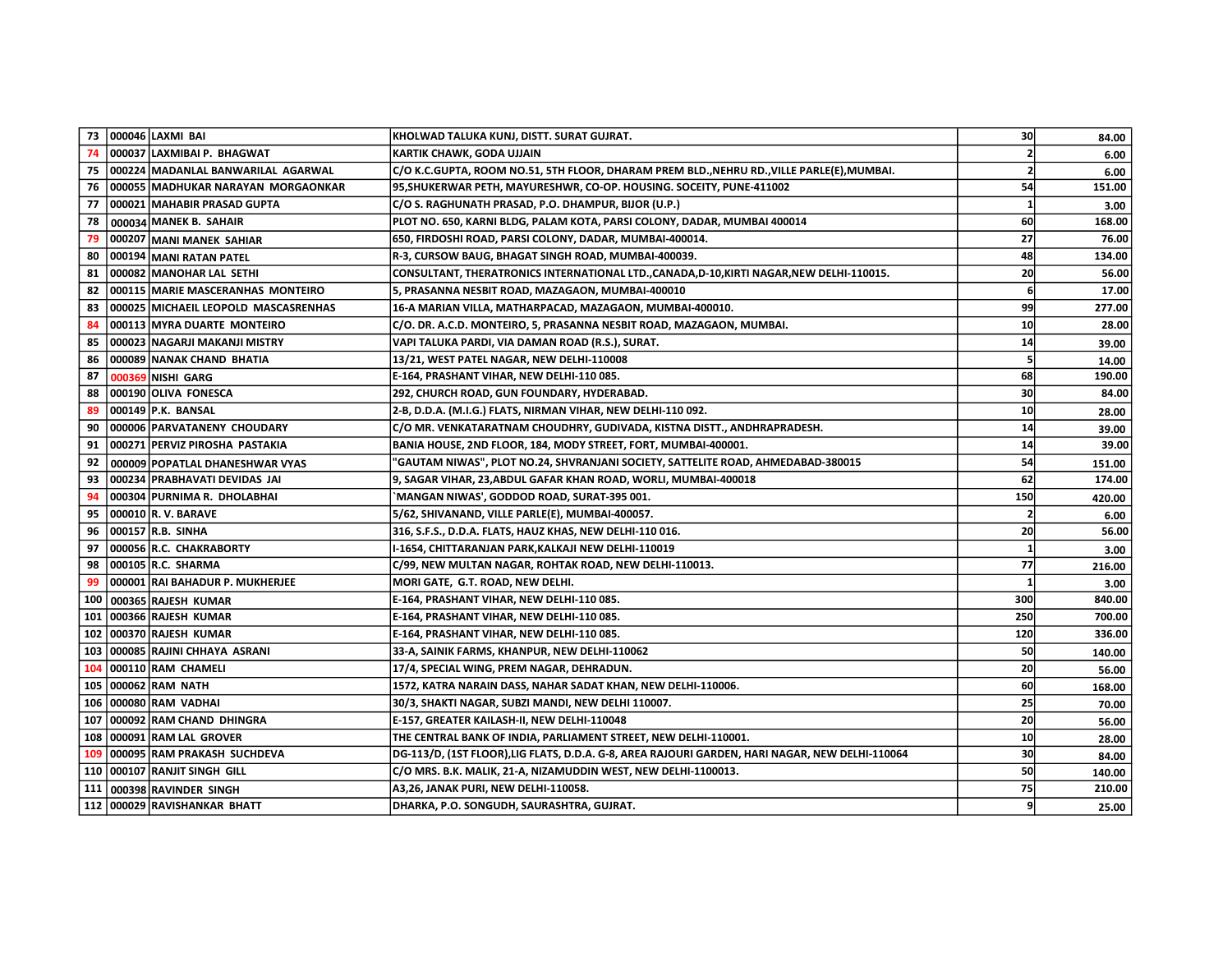|                  | 113 000050 REBA MISRA                         | C/O MR. S. MISRA, FLAT NO. 2-C, 22-B, NANDWILLE, GARDENS, BALIGANJ, KOLKATTA.         | $1\overline{ }$ | 3.00     |
|------------------|-----------------------------------------------|---------------------------------------------------------------------------------------|-----------------|----------|
| 114              | 000242 REGINA THOMAS                          | 25, MALYAAPAN STREET, MANNADY, CHENNAI.                                               | 30              | 84.00    |
|                  | 115 000028 RISHI RAM                          | 18-A, SHIVAJI COLONY, REGIMENTAL BAZAR, MEERUT CANTT, MEERUT-260001.                  | 44              | 123.00   |
|                  | 116 000381 ROHINI VIRA                        | H.NO.19, ANAND LOK, GROUND FLOOR, RARE PORTION, NEW DELHI-110049.                     | 500             | 1,400.00 |
| 117 <sup>1</sup> | 000108 ROSHAN H. KOLHAPURWALA                 | 11, KHORSHED MANSION, TOP FLOOR, NASIK ROAD, MUMBAI-400009.                           | 200             | 560.00   |
| 118              | 000130 ROMESH CHANDRA SHUKLA                  | AGENT, ALLAHABAD BANK, MIRZAPUR.                                                      |                 | 11.00    |
| 119              | 000103 RUP SINGH SASAN                        | I-51, JANGPURA EXTN., NEW DELHI-110014                                                | 10              | 28.00    |
|                  | 120 000134 RUP SINGH SASAN                    | I-51, JANGPURA EXTN., NEW DELHI-110014                                                |                 | 11.00    |
|                  | 121   000211   RUSTOM ARDESHIR GAGRET         | C/O M/S. GAGRET & CO., ALLI CHAMBERS, NAGINDAS MASTER ROAD, FORT, MUMBAI -400 001.    | 74              | 207.00   |
|                  | 122 000081 S. SUBRAMANIAM                     | M-88/4, BASANT NAGAR, CHENNAI-600090.                                                 | 30              | 84.00    |
|                  | 123   000007   S. R. KERING                   | CAMP BAZAR, SHOLAPUR ROAD, PUNE                                                       | 14              | 39.00    |
| 124              | 000165 S.C. ANAND                             | 15/32, EAST PUNJABI BAGH, NEW DELHI -110 026.                                         | 100             | 280.00   |
|                  | 125   000027   S.F. DEMELLO ANSELKAR          | C/O GRINDLAYS BANK, 90, M.G. R0AD FORT., MUMBAI-400020.                               | 83              | 232.00   |
|                  | 126   000184   S.J. KHANDKE                   | 1/22, PARMANAND BLDG., DR.A.K. RANGEKAR MARG, MUMBAI - 400 007.                       | 188             | 526.00   |
| 127              | 000036 SADHU SINGH                            | DIRECTOR HIM ACADMEY VILL. RAIPUR, P.O. MARWARI, DISTT. UNA H.P.                      | 21              | 59.00    |
|                  | 128 000362 SANDEEP KUMAR                      | E-164, PRASHANT VIHAR, NEW DELHI-110 085.                                             | 100             | 280.00   |
| 129              | 000363 SANDEEP KUMAR                          | E-164, PRASHANT VIHAR, NEW DELHI-110 085.                                             | 83              | 232.00   |
|                  | 130   000228   SANDEEP KUMAR SARKAR           | B-5/280, YAMMUNA VIHAR, NEW DELHI-110 053.                                            |                 | 3.00     |
|                  | 131 000232 SANTOSH BHUCHAR                    | 1302, RUSHI TOWERS, LOKHNADWALA COMPLEX ANDHERI(W), MUMBAI-400053.                    | 50              | 140.00   |
|                  | 132 000266 SARIFABAI H. RAJA                  | NO.60, IYAPPA CHETTY STREET, NEAR MANNADY CHENNAI-600001.                             | 30              | 84.00    |
| 133              | 000117 SEBASTIAO E. DUARTE MONTEIRO           | C/O DR. A.C.D. MONTEIRO,5, PRASSANA NESBIT ROAD, MAZAGAON, MUMBAI.                    | 6               | 17.00    |
| 134              | 000215 SHAKUNTALA D. HANDIEKAR                | C/O MR. D.K. HANDIEKAR, EXECUTIVE ENGG. (GOVT. OF U.P.)                               | 54              | 151.00   |
|                  |                                               | B-2-249. RAVINDERAPURI CLY., LANE NO.14, VARANASI-221005.                             |                 |          |
|                  | 135   000097   SHAM LAL TANEJA                | E-3/11, MODEL TOWN, NEW DELHI.                                                        | 50              | 140.00   |
|                  | 136   000175   SHARMILA MARIE LOUISE DEMELLO  | C/O GRINDLAYS BANK, 270, D.N. ROAD, POST BOX NO.48, MUMBAI-400001.                    | 25              | 70.00    |
|                  | 137   000049   SHEGULA ABRAHAM                | C/O ISAC JOSEPH ESQR., HAMEED BLDG. BLOCK NO.5, TANK PAKHODI, MAULANA AZAD RD. MUMBAI | 74              | 207.00   |
| 138              | 000014 SHRILAL RAMESHWAR                      | C/O SHRI SHIVLAL PODDAR, 15, 1ST, TOFALWADI, KOLABADEVI, MUMBAI.                      | 12              | 34.00    |
| 139              | 000060 SOHRAB HORMUSJI                        | 8/414, BALAN VILLA, STATION ROAD, WARANGAL.                                           | 14              | 39.00    |
| 140              | 000121 SOHRAB HORMUSJI VAKHARIA               | JUMMA MASJID ROAD, FORT, (GUJRAT STATE), BHARUCH-392001                               | 88              | 246.00   |
|                  | 141   000261   SOHRAB J. BHOTE                | `ADI RATAN VILLA' 88, J.P. ROAD, ANDHERI(W), MUMBAI-400058,                           | 36              | 101.00   |
|                  | 142   000155   SOMESHWAR DATT                 | 129-A, POCKET 'A', SUKHDEV VIHAR, NEW DELHI-110 025.                                  | 10              | 28.00    |
|                  | 143   000198   ST. HELEN'S NOMINEES PVT. LTD. | C/O STANDARD CHARTERED BANK, PB.NO. 558, 25, M.G. ROAD, FORT, MUMBAI-400001.          | 100             | 280.00   |
| 144              | 000177 SUBHASH CHANDRA CHATTERJEE             | C/O M/S. PLACE SIDDONS & COUGH (P) LTD., 6, LYONS RANGE, KOLKATTA-700 001.            |                 | 3.00     |
|                  | 145 000236 SUDHIR RALHAN                      | E-378, GREATER KAILASH, PART-II, NEW DELHI-110048.                                    | 100             | 280.00   |
| 146              | 000156 SUMATI SHARMA                          | I-45, SECTOR-41, NOIDA-201303.                                                        | 30              | 84.00    |
| 147              | 000088 SUMITRALAXMI V. PANDYA                 | 1, AANGAN APTS, VASTRAPUR, AHMEDABAD.-380015                                          | 100             | 280.00   |
| 148              | 000249 SUNDER BEHARI LALL                     | L-11, KAILASH COLONY, NEW DELHI 110048.                                               | 14              | 39.00    |
| 149              | 000100 SURAJ PARKASH TOTEJA                   | 34-B, VIJAY NAGAR, KINGWAY P.O. NEW DELHI-110009.                                     | 150             | 420.00   |
| 150              | 000038 SURYA NARAIN P. BADERA                 | GONDA CHAWKI, UJJAIN 271502                                                           | 11              | 31.00    |
|                  | 151   000004   SYED HAMID ALI                 | BAGH NANHA MIAN, HYDERABAD.                                                           | 74              | 207.00   |